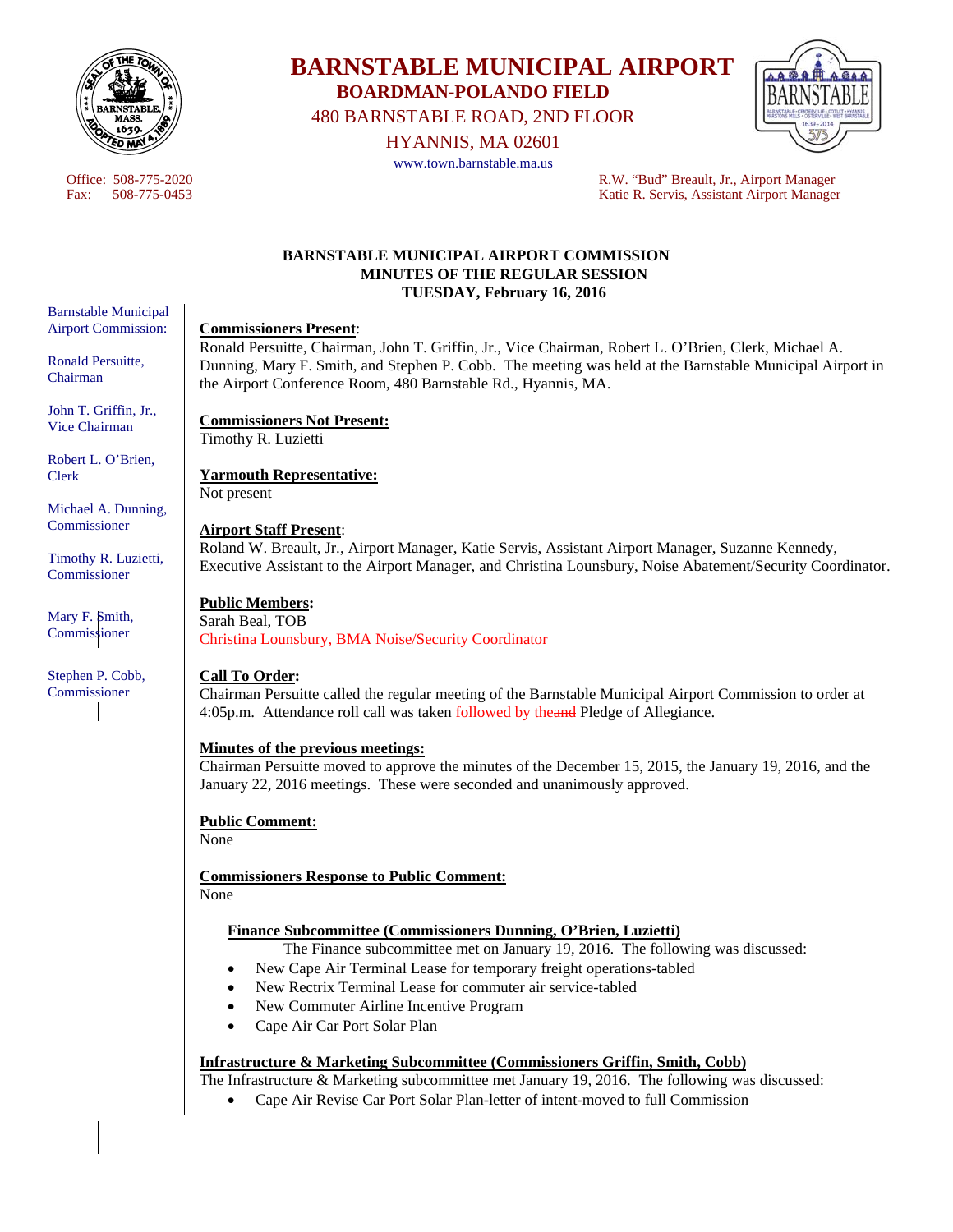- Cape Air New Tenant at Will for terminal lease for freight service-tabled
- Rectrix Aviation Terminal Lease-tabled
- Possible New Commuter Air Service Incentive Program- deferred to Finance Subcommittee
- Renewal of Air Service Development Program with Dan Fortnam tabled

#### **Old Business:**

### **BMA0116-02 – Revision of Terminal Counter Space Leases**

**MOTION** to revise the existing Cape Air Terminal Lease for Counter Space and issue a new lease to Rectrix

Aviation Inc. for Terminal Counter Space and fees. **SPONSOR:** Finance Subcommittee **(May be acted upon)**

- This agenda item was moved and read by Commissioner O'Brien and seconded.
- This Commuter Incentive Program is being reviewed by the FAA at headquarters, which ties in with the two special leases. The regional FAA has no problem with the incentive program, but it needs approval by headquarters.
- The meeting scheduled for tomorrow with Rectrix to discuss the lease has been postponed.
- This agenda item was tabled.

#### **BMA0116-03 – Approval of New Air Service Incentive Program**

**MOTION** to approve the final new Air Service Incentive Program for CY2016 to include provisions for both commuter and air carrier service. **SPONSOR:** Finance Subcommittee **(May be acted upon)** 

• This agenda item was tabled.

#### **New Business:**

#### **BMA0216-01 – Approval of Cape Air Solar Car Port Plan**

**MOTION** to accept the Cape Air proposal for the plan to install a Solar Car Port on the parking area that they lease from BMAC. **SPONSOR:** Finance Subcommittee **(May be acted upon)** 

- This agenda item was moved and read by Commissioner Smith and seconded.
- There was discussion of procedures concerning approval of this agenda item as it now does not involve an amendment to the lease, only an improvement as outlined in the existing lease.
- Chairman Persuitte requested a vote on this specific language as brought forward by the Finance Subcommittee; which was the extension of the lease, which should no longer apply.
- This agenda item was unanimously disapproved by verbal vote.
- A new agenda item will be brought before the Infrastructure subcommittee for review of the engineered plans.

#### **BMA0216-02 – Approval of Amendment No. 3 to the Horsley Witten Group On-call Environmental Engineering Agreement for the Hangar II Drainage Improvements in the amount of \$15,500**

**MOTION** to approve Amendment No. 3 to the Horsley Witten Group On-call Environmental Engineering Agreement for services associated with the Hangar II Drainage in the amount of \$15,500. This was previously approved during the December 2015 Commission meeting as an agreement under the Fuel Farm Project in the amount of \$14,631.73. As this amount will be reimbursed by the tenant, this expense should not be reflected under the project total cost. **SPONSOR:** Management **(May be acted upon)** 

- This agenda item was moved and read by Assistant Manager Servis and seconded.
- This agenda item was unanimously approved by verbal vote.

#### **BMA0216-03 – Approval of the Agreement with Jacobs Engineering for the Rehabilitate Runway 15-33, PAPI installation, Realignment of a portion of Taxiway B & C, and replacement of Generator in Airfield Lighting Vault Project in the amount of \$693,813**

**MOTION** to approve the Agreement with Jacobs Engineering Group for services associated with the Rehabilitate Runway 15-33, PAPI Installation, Realignment of a portion of Taxiway B & C, and Replacement of Generator in Airfield Lighting Vault Project in the amount of \$693,813. **SPONSOR:** Management **(May be acted upon)** 

- This agenda item was moved and read by Assistant Manager Servis and seconded.
- There is an existing appropriation in the amount of \$490,000 that was previously approved by the Town Council. \$400,000 was appropriated for the Design & Permitting phase of the project, and \$90,000 for the vault generator.
- The remaining amount of  $\$\$ is on the agenda for approval by the Town Council under FY2017 CIP requests.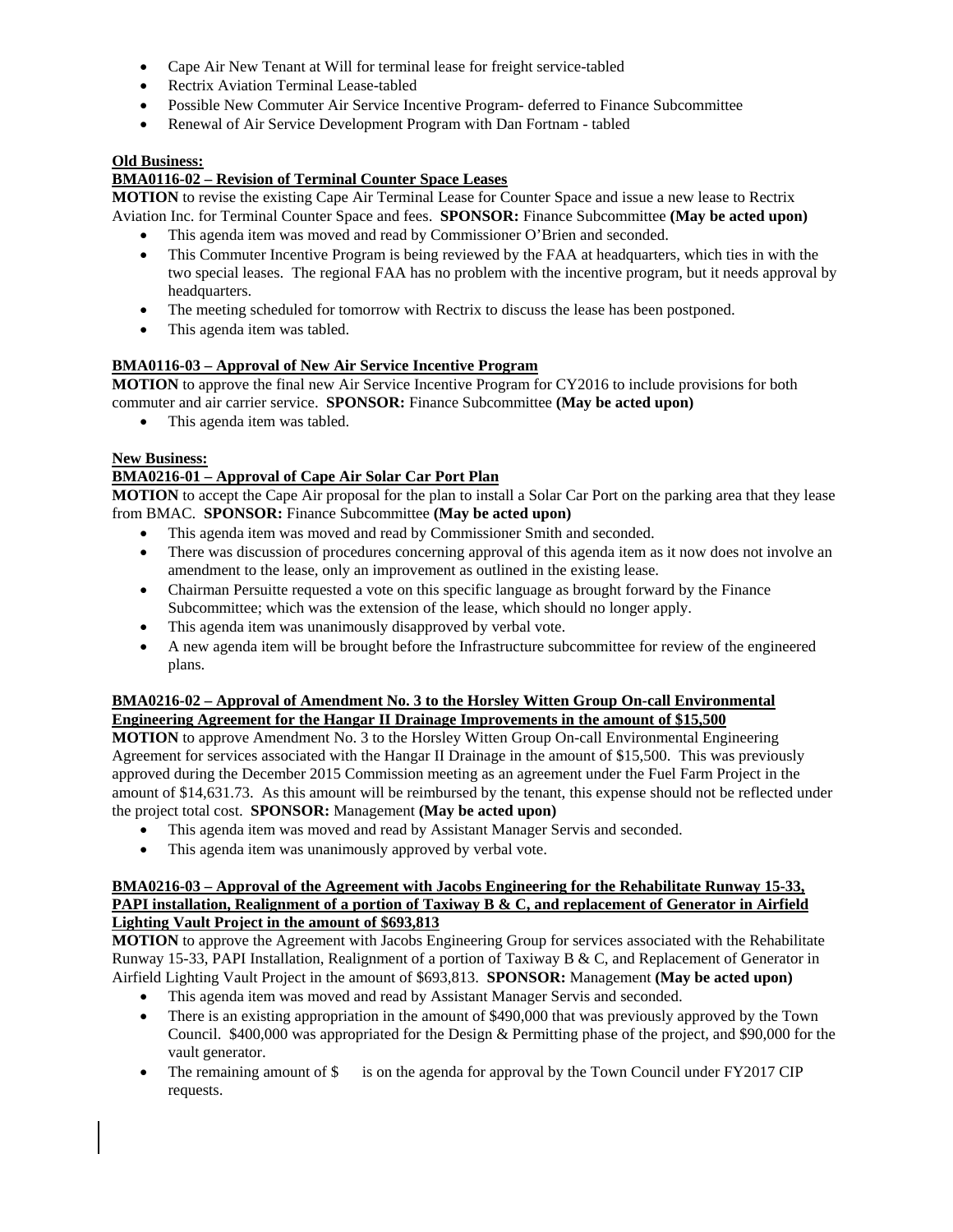- Because this the construction portion of this project was moved forward on the FAA MassDOT CIP earlier, the remaining funding still needs approval from the Town Council.
- \$98,000 has been expended out of the original \$400,000 to provide the funds up front for the replacement of the PAPI. This lowers the available funds to approximately \$300,000 for the Design & Permitting portion of the existing contract, which is not enough.
- At this time management would like to table this agenda item until Jacobs Engineering can modify the contract to stay within the existing appropriation amount..
- Then Management will move forward with the Town Council process and, once approved, will request approval from the Airport Commission for the construction phase of the contract.
- Assistant Manager Servis explained the difference between the PAPI system and the VASI system.
- This agenda item was tabled.

### **Noise Report:**

Christina Lounsbury reviewed highlights of the 2015 year end noise report:

- There were a total of 30 calls, which is a decrease of 19 from 2014. Operations were also down by about 3200.
- Of those calls, 11 were made by one caller in Centerville. This area actually has the majority of over flights from other airports.
- Yarmouth area had the greatest amount of calls; 13 calls from 7 people.
- Many calls were concerning altitude, which is usually a perception discrepancy. Of the 13 calls for altitude, 3 were actually verified as being low altitude but were not violating any regulations.
- There were calls concerning excessive traffic, this occurred during the temporary flight restriction period when the President visited Martha's Vineyard and our airport.
- There have been some issues with using the noise Abatement Flight Paths. Island Airlines hired a new chief pilot and an abundance of new pilots and they were not familiar with the policy. Ms. Lounsbury met with them and they have corrected this issue.
- All other complaints that were addressed were all within procedures.
- The airport switched from Excelis to Vector for flight tracking information. The flight information still comes from Excelis, but is purchased through Vector. Vector is very user friendly and the general public really likes using it.
- Goals for the future include continuing with procedures, with spring's arrival, there may be an increase in noise complaints due to increasing flights and open windows, etc.
- Commissioner Smith asked about some night time overflights that seemed to be louder than during the daytime. Ms. Lounsbury stated that without ambient noise, the sounds of aircraft are actually 10 decibels higher.
- Commissioenr Griffin commented this was a good report.

#### **Air Service Development Update:**

- Assistant Manager Servis commented that staff received information from Christian Perreault, Explorer Solutions, and from a new entrant, Plane Clear, for air service development at this airport. This company had partnered with Sundance Aviation and they are interested in providing service from HYA to ACK. They have a Beechcraft Baron, a King Air, and two jets. They want to set up a meeting and are aware that Recrix is interested as well.
- Procurement and Bidding procedures need to be reviewed for providing air service development. Explorer Solutions services are just under \$300,000 for all three phases of the services. Is this a specialized service being provided to an aviation entity and does this fall under 30B regulations, or does this service need to go out to bid. The budget needs to be reviewed to see if the funds will be available and when is the proper time to move forward.

#### **Yarmouth Representative Comments:**

William Morasco, Yarmouth Representative, was not present.

## $\bullet$

## **Airport Manager's Report:**

Assistant Manager Servis reported on the following: